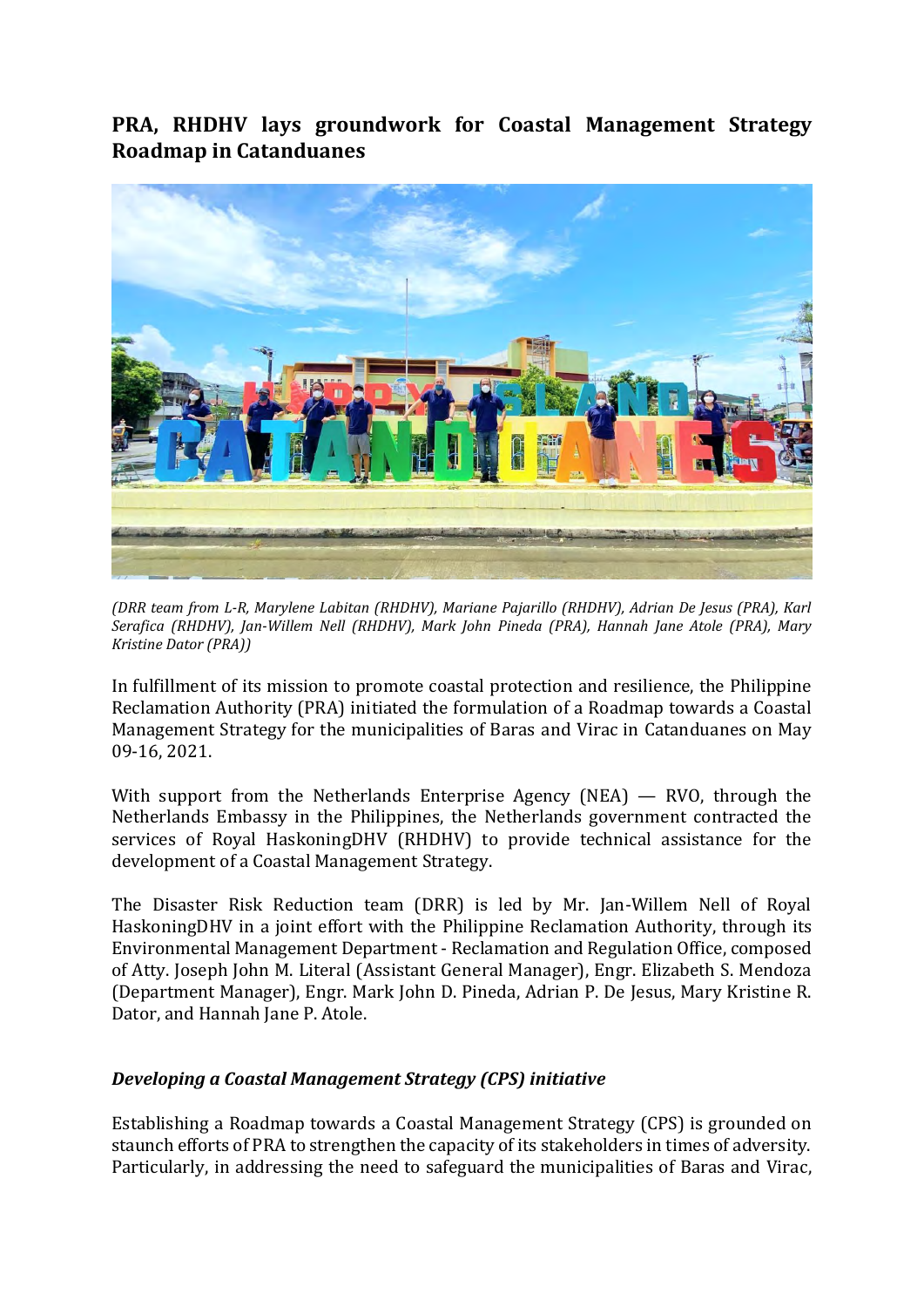and its communities, from future coastal hazards. This is supported with the approval of the PRA Board to include the Municipality of Baras, alongside the Municipality of Virac in the same province, in the list of ten (10) vulnerable areas prioritized to be assisted by PRA in the formulation of their respective Coastal Protection Strategies.

According to PAGASA, an average of four typhoons every year pass through Bicol Region where Catanduanes is located. In November 2020, the onslaught of Super Typhoon Goni (known locally as Rolly) destroyed 90 percent of the infrastructure and some 13,000 homes, based on a report published on the website of RHDHV. The Super Typhoon sustained winds of 195 mph at its peak making it as the strongest landfalling tropical cyclone on record. This is based on one-minute average wind speeds from the National Hurricane Center (NHC) and Joint Typhoon Warning Center (JTWC). The record was previously held by Super Typhoon Meranti (known locally as Ferdie) in 2016 and Super Typhoon Haiyan (known locally as Yolanda) in 2013, which both made landfall with 190 mph winds. In the same report, Catanduanes dealt with intensive rainfall and destructive storm surge brought about by Typhoon Surigae (Bising) on April of this year.

## *Preparation of the Roadmap towards a Coastal Management Plan for Virac and Baras*

To develop the Coastal Management Strategy Roadmap, the DRR team conducted several site visits, extensive stakeholder consultations, and preliminary data collection in Baras and Virac as part of the initial phase of the three stages of crafting a Coastal Management Strategy.



*(House-to-house interview with residents of coastal communities in Baras and Virac)*

The conduct of extensive consultation from affected coastal communities, local government officials, to national and regional government agencies in crafting policies and projects is reflective of PRA's quality policy to be inclusive and deliberative in practice.

Both municipal mayors of Baras and Virac, including the provincial governor, pledged full support and expressed appreciation of the initiative in separate courtesy calls. The forthcoming Coastal Management Strategy Roadmap is envisioned to provide a long-term coastal zone management plan and disaster risk reduction measures in Catanduanes.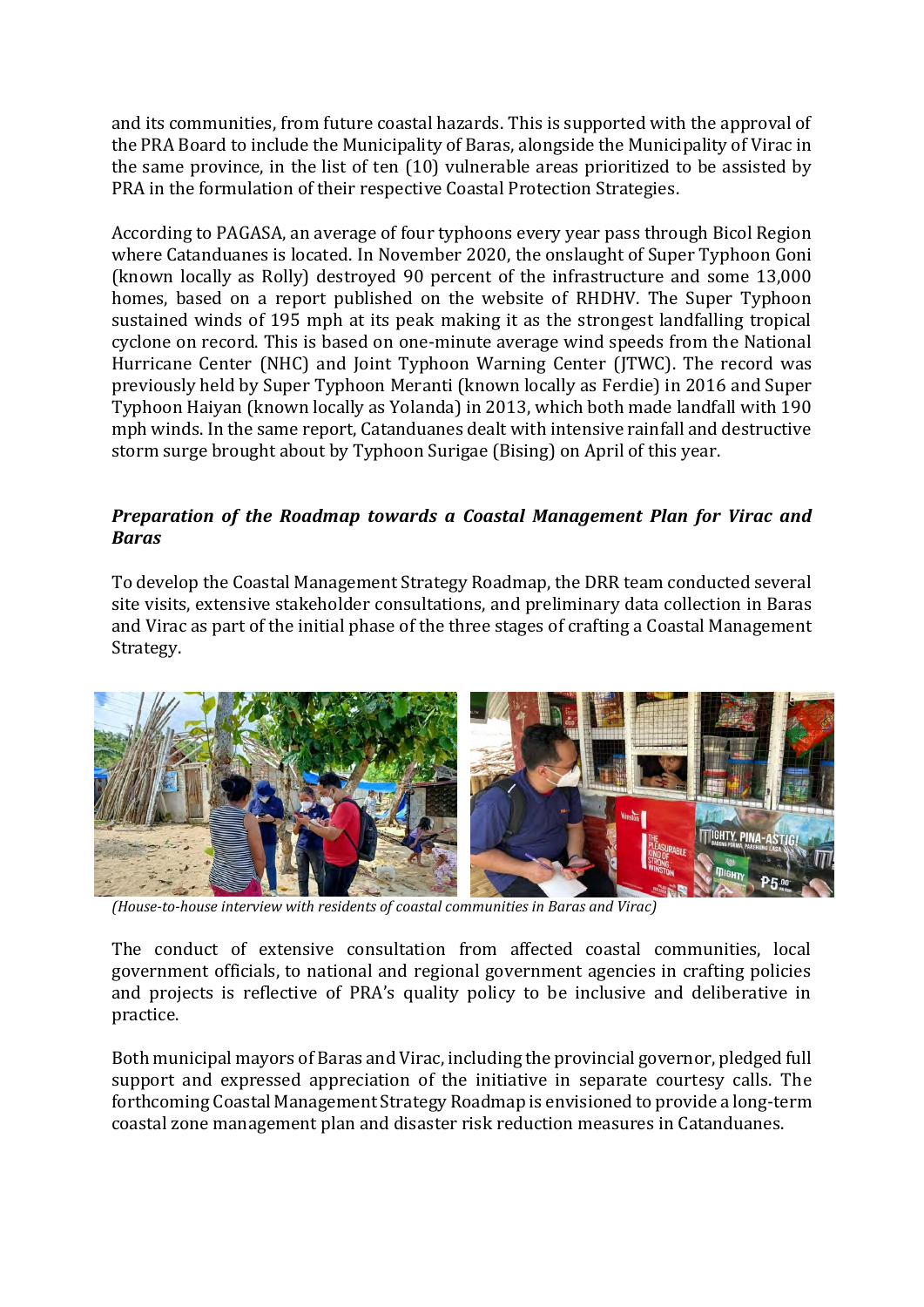## *Stakeholder consultations and site visits in Virac and Baras*

The DRR team held successful stakeholder consultations and meetings in Virac at Queen Maricel Inn and in Baras at Municipal Disaster Risk Reduction (MDRRM) Building Operations Center on May 11 and May 14, 2021, respectively.



*(Photos during the stakeholder consultation and meeting in Virac at Queen Maricel Inn on May 11, 2021)*



*(Photos during the stakeholder consultation and meeting in Baras at MDRRM Building Operations Center on May 14, 2021)*

Among the participants were local government officials, barangay captains, municipal engineers, head of the Municipal Disaster Risk Reduction Management Council (MDRRMC), and other representatives from national and regional government agencies like the Mines and Geosciences Bureau (MGB), Department of Environment and Natural Resources (DENR), Bureau of Fisheries and Aquatic Resources (BFAR) and the Philippine Atmospheric, Geophysical and Astronomical Services Administration (PAGASA).

Through the consultations, discussions about hazards on coastal flooding, waves, wind impact, river flooding, and climate change led to the identification of priority areas for assessment. Aside from holding consultations, some members of the DRR team conducted site visits and house-to-house surveys in several coastal communities.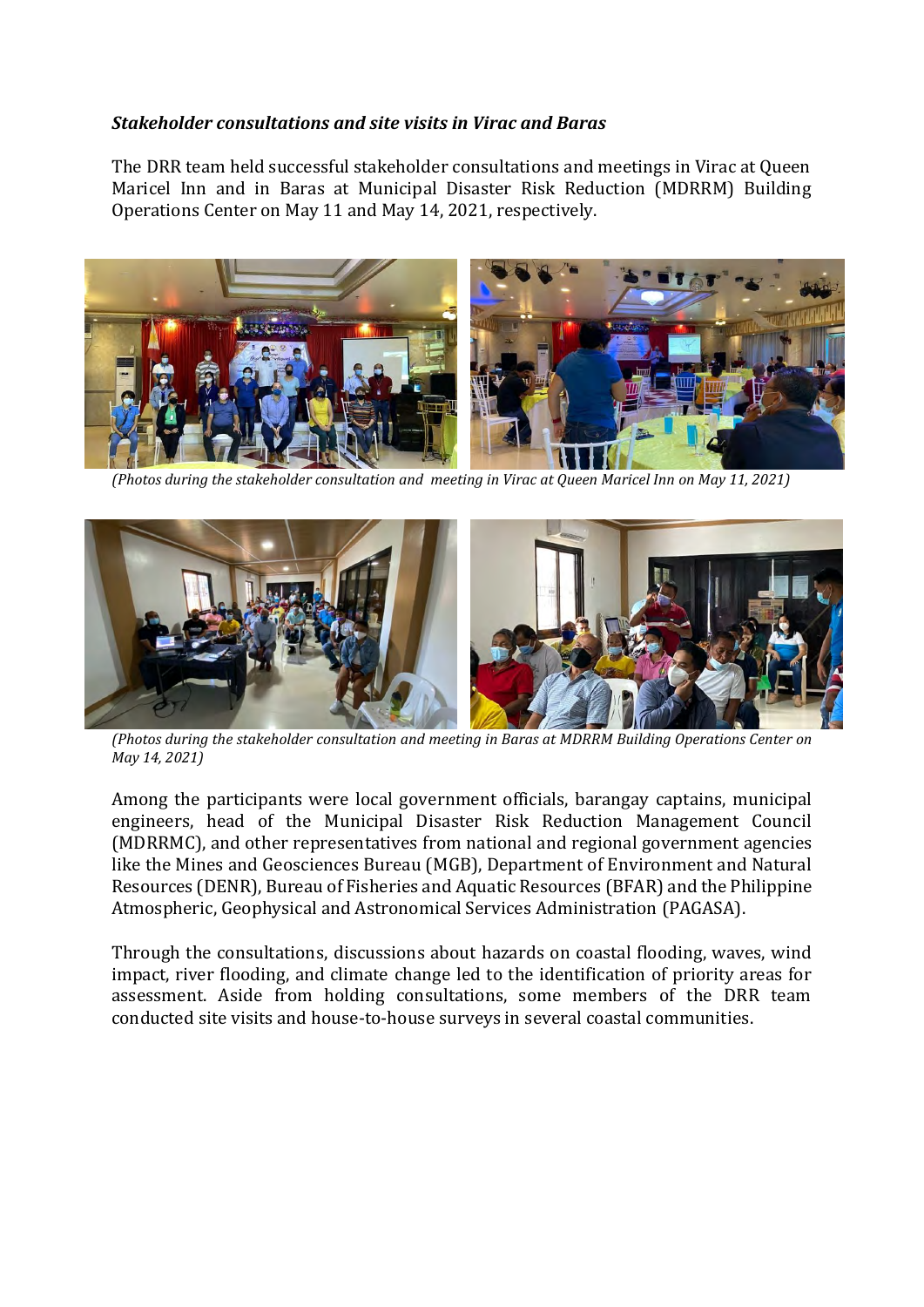





*(Site visit in Barangay Benticayan, Baras) (Site visit in Barangay Eastern Poblacion, Baras)*





*(Site visit in Barangay Ginitligan, Baras) (Site visit in Barangay J.M. Alberto, Baras)*



*(Site visit in Barangay Concepcion, Virac) (Site visit in Barangay Marilima, Virac)*







*(Site visit in Barangay Gogom, Virac) (Site visit in Barangay Antipolo del Norte, Virac)*

Towards the second phase of the Coastal Management Strategy, a master plan will be developed to minimize the impacts of natural hazards brought about by typhoons and